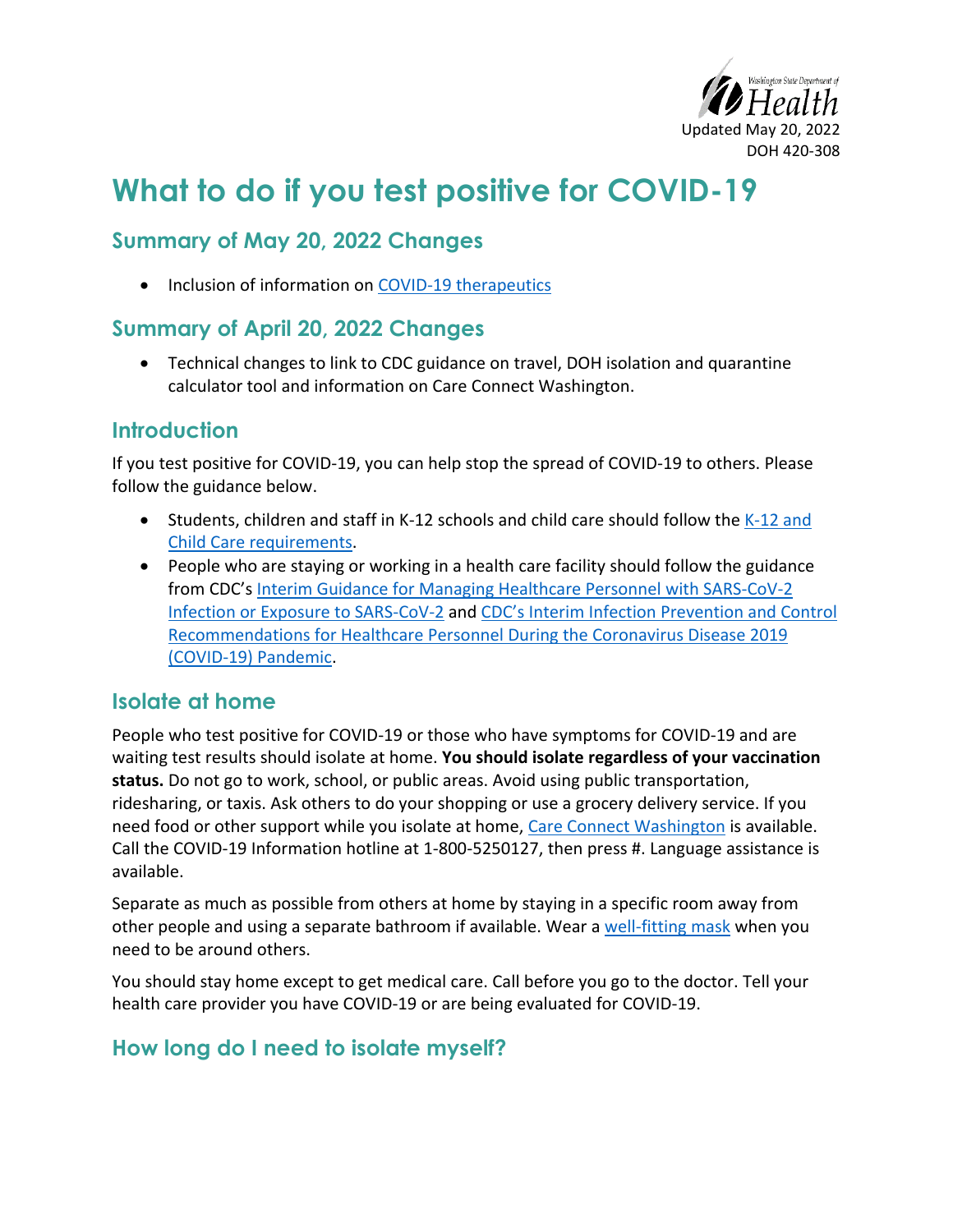How long you should isolate depends on whether you can wear a well-fitting mask, whether you are severely ill with COVID-19 or have a weakened immune system, and whether you are staying or working in a congregate setting. Please see the section below that applies to you.

#### If you **can** wear a well-fitting mask around others at home and in public:

**If you tested positive for COVID-19 and had [symptoms](https://www.cdc.gov/coronavirus/2019-ncov/symptoms-testing/symptoms.html)**, isolate for at least **5 days** after your symptoms first appeared. See below to [calculate your 5-day isolation period.](#page-3-0) You can leave isolation after 5 full days if:

- Your symptoms are improving 5 days after the start of your isolation, **AND**
- You have not had a fever for 24 hours without use of fever reducing-medication, AND
- You continue to consistently wear [a well-fitting mask](https://www.cdc.gov/coronavirus/2019-ncov/prevent-getting-sick/about-face-coverings.html) around others at home and in public for 5 additional days.

If you continue to have a fever or your other symptoms have not improved after 5 days of isolation, wait to end your isolation until you are fever-free for 24 hours without the use of fever-reducing medication and your other symptoms have improved.

**If you tested positive for COVID-19 but have not had any [symptoms](https://www.cdc.gov/coronavirus/2019-ncov/symptoms-testing/symptoms.html)**, isolate for at least **5 days** after you tested positive for COVID-19. See below to [calculate your 5-day isolation period.](#page-3-0) You can leave isolation after 5 full days if:

- You have not developed symptoms, AND
- You continue to consistently wear [a well-fitting mask](https://www.cdc.gov/coronavirus/2019-ncov/prevent-getting-sick/about-face-coverings.html) around others at home and in public for 5 additional days.

If you develop symptoms after testing positive, your 5-day isolation should start over. Follow the recommendations above for ending isolation if you had symptoms.

Consistent mask use means wearing a [well-fitting mask](https://www.cdc.gov/coronavirus/2019-ncov/prevent-getting-sick/about-face-coverings.html) whenever around others inside or outside the home and not engaging in activities around others during which you cannot wear a mask, such as sleeping, eating, or swimming. No mask alternatives (e.g., face shield with drape) may be used as substitutes during the 5 days of additional masking.

If you have access to an antigen test, you can further decrease your risk of infecting others by taking a test on day 5 of isolation. Collect the test sample only if you are fever free for 24 hours without the use of fever reducing medication and your other symptoms have improved (loss of taste or smell may persist for weeks or months after recovery and need not delay the end of isolation). If your test is negative, you can end isolation after day 5, but continue wearing a mask when around other people for 5 more days. If your test is positive, you should continue to isolate until 10 days have gone by since your symptoms first appeared (or until 10 days have gone by since you initially tested positive for COVID-19 if you never developed symptoms).

#### **Here is additional guidance for the 10 days after you developed symptoms (or tested positive, if you never developed symptoms):**

• For the full 10 days, avoid people who are immunocompromised or at high risk for [severe disease,](https://www.cdc.gov/coronavirus/2019-ncov/need-extra-precautions/people-with-medical-conditions.html) and do not go to healthcare facilities (including nursing homes) and other high-risk settings.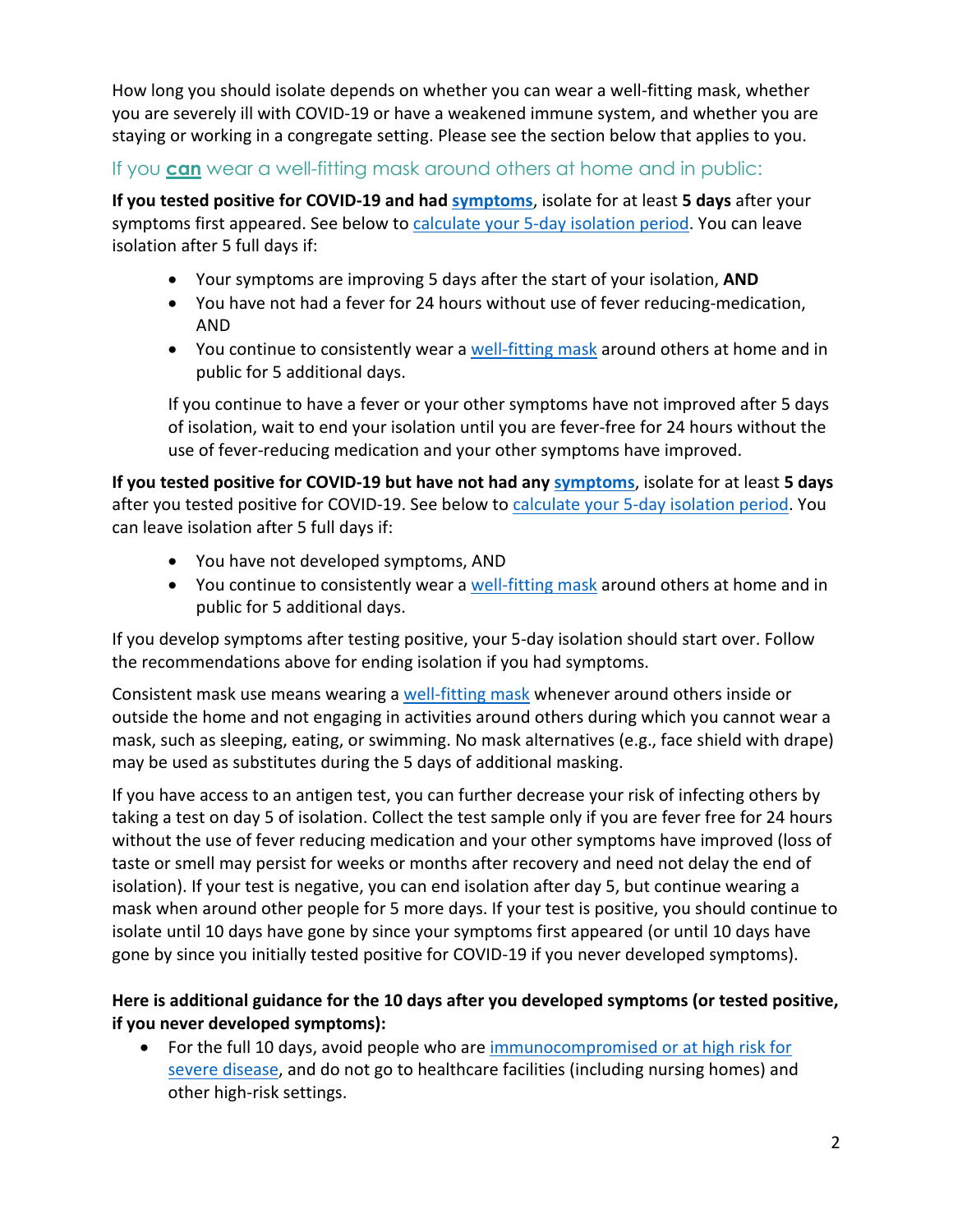- For the full 10 days, do not go to places where you are unable to wear a mask, such as restaurants and some gyms, and avoid eating around others at home and at work.
- See [Travel | CDC](https://www.cdc.gov/coronavirus/2019-ncov/travelers/index.html#do-not-travel) for information on travel.

#### If you **cannot** wear a well-fitting mask around others at home and in public:

**If you tested positive for COVID-19 and had symptoms**, you can stop your home isolation after **10 days** have gone by since your symptoms first appeared if:

- You have not had a fever for 24 hours without use of fever reducing-medication, **AND**
- Your symptoms have improved.

If you continue to have a fever or your other symptoms have not improved after 10 days of isolation, wait to end your isolation until you are fever-free for 24 hours without the use of fever-reducing medication and your other symptoms have improved.

**If you tested positive for COVID-19, but have not had any symptoms**, you can stop your home isolation after **10 days** have gone by since you tested positive for COVID-19 if:

• You have not developed symptoms

If you do develop symptoms after testing positive, your 10-day isolation should start over. Follow the recommendations above for ending isolation if you had symptoms.

#### If you are severely ill with COVID-19 or have a weakened immune system:

People who are severely ill with COVID-19 (including those who were hospitalized or required intensive care or ventilation support) and people with [compromised immune systems](https://www.cdc.gov/coronavirus/2019-ncov/need-extra-precautions/people-with-medical-conditions.html) may need to isolate at home longer. They may also require testing with a [viral test](https://www.cdc.gov/coronavirus/2019-ncov/testing/diagnostic-testing.html) to determine when they can be around others. CDC recommends an isolation period of at least 10 and up to 20 days for people who were severely ill with COVID-19 and for people with [weakened immune](https://www.cdc.gov/coronavirus/2019-ncov/need-extra-precautions/people-with-medical-conditions.html)  [systems.](https://www.cdc.gov/coronavirus/2019-ncov/need-extra-precautions/people-with-medical-conditions.html) Consult with your healthcare provider about when you can resume being around other people. See the [therapeutics section below](#page-3-0) for information about treatments and medications that you may qualify for.

#### If you are staying or working in any of these congregate settings:

People who live or work in the following congregate setting should follow the isolation recommendations as outlined below.

- Correctional or detention facility
- Homeless shelter or transitional housing
- Commercial maritime setting (e.g., commercial seafood vessels, cargo ships, cruise ships)
- Crowded work setting where physical distancing is not possible due to the nature of the work, such as in warehouses, factories, and food packaging and meat processing facilities
- Temporary worker housing

**If you tested positive for COVID-19 and had symptoms**, you can end isolation from the congregate setting after **10 days** have gone by since your symptoms first appeared if: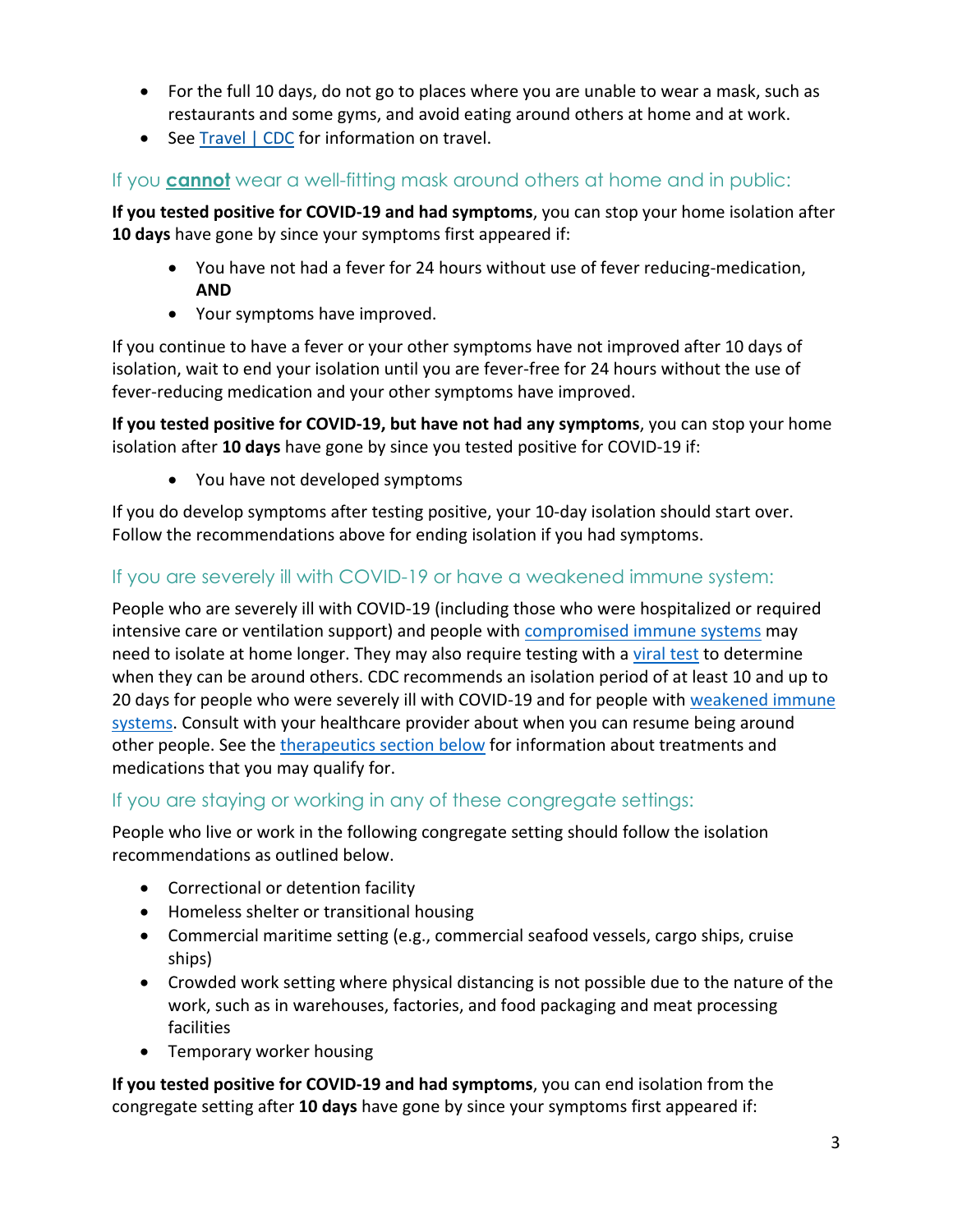- o You have not had a fever for 24 hours without use of fever reducing-medication, **AND**
- o Your symptoms have improved.

If you work but do not live in the congregate setting, do not go to workplace for a full 10 days, but you may follow the shortened home isolation guidance above based on whether you can or cannot wear a [well-fitting mask.](https://www.cdc.gov/coronavirus/2019-ncov/prevent-getting-sick/about-face-coverings.html)

**If you tested positive for COVID-19, but have not had any symptoms**, you can end isolation from the congregate setting after **10 days** have gone by since you tested positive for COVID-19 if:

o You have not developed symptoms

If you do develop symptoms after testing positive, your 10-day isolation from this setting should start over. Follow the recommendations above for ending isolation if you had symptoms. If you work but do not live in the congregate setting, do not go to the workplace for a full 10 days, but you may follow the shortened home isolation guidance above based on whether you can or cannot wear a [well-fitting mask.](https://www.cdc.gov/coronavirus/2019-ncov/prevent-getting-sick/about-face-coverings.html)

During periods of critical staffing shortages, correctional facilities, detention facilities, homeless shelters, transitional housing, and critical infrastructure workplaces may consider shortening the isolation period for staff to ensure continuity of operations. Decisions to shorten isolation in these settings should be made in consultation with the local health jurisdiction.

# <span id="page-3-0"></span>**COVID-19 Therapeutics**

Early intervention with COVID-19 therapeutics (treatments and medications) can reduce the risk of severe illness and hospitalization for people with COVID-19 who are at high risk of developing more serious illness. If you think you may qualify, please speak to your health care provider to determine your eligibility for COVID-19 therapeutics (PrEP (pre-exposure prophylaxis), monoclonal antibodies or oral antivirals).

Visit the DOH webpage for more information for you and your health care provider on specific [COVID-19 therapeutics.](https://doh.wa.gov/emergencies/covid-19/therapeutics)

## **When am I potentially contagious and may expose others?**

People with COVID-19 can spread the virus to other people starting two days before they develop symptoms (or 2 days before the date of their positive test if they do not have symptoms) through 10 days after they develop symptoms (or 10 days after the date of their positive test if they do not have symptoms). If a person with COVID-19's isolation period is longer than 10 days (e.g., because they are severely ill or immunocompromised), they are contagious through the end of their isolation period.

If a person with COVID-19 is isolating for 5 days followed by 5 days of consistent mask use out of isolation because their symptoms were improving or gone on day 5, people exposed to the case days 6-10 are not close contacts so long as the case is wearing a [well-fitting mask.](https://www.cdc.gov/coronavirus/2019-ncov/your-health/effective-masks.html) If the case is not wearing a well-fitting mask, people exposed to the case on days 6-10 are considered close contacts.

## **How do I calculate my 5-day or 10-day isolation period?**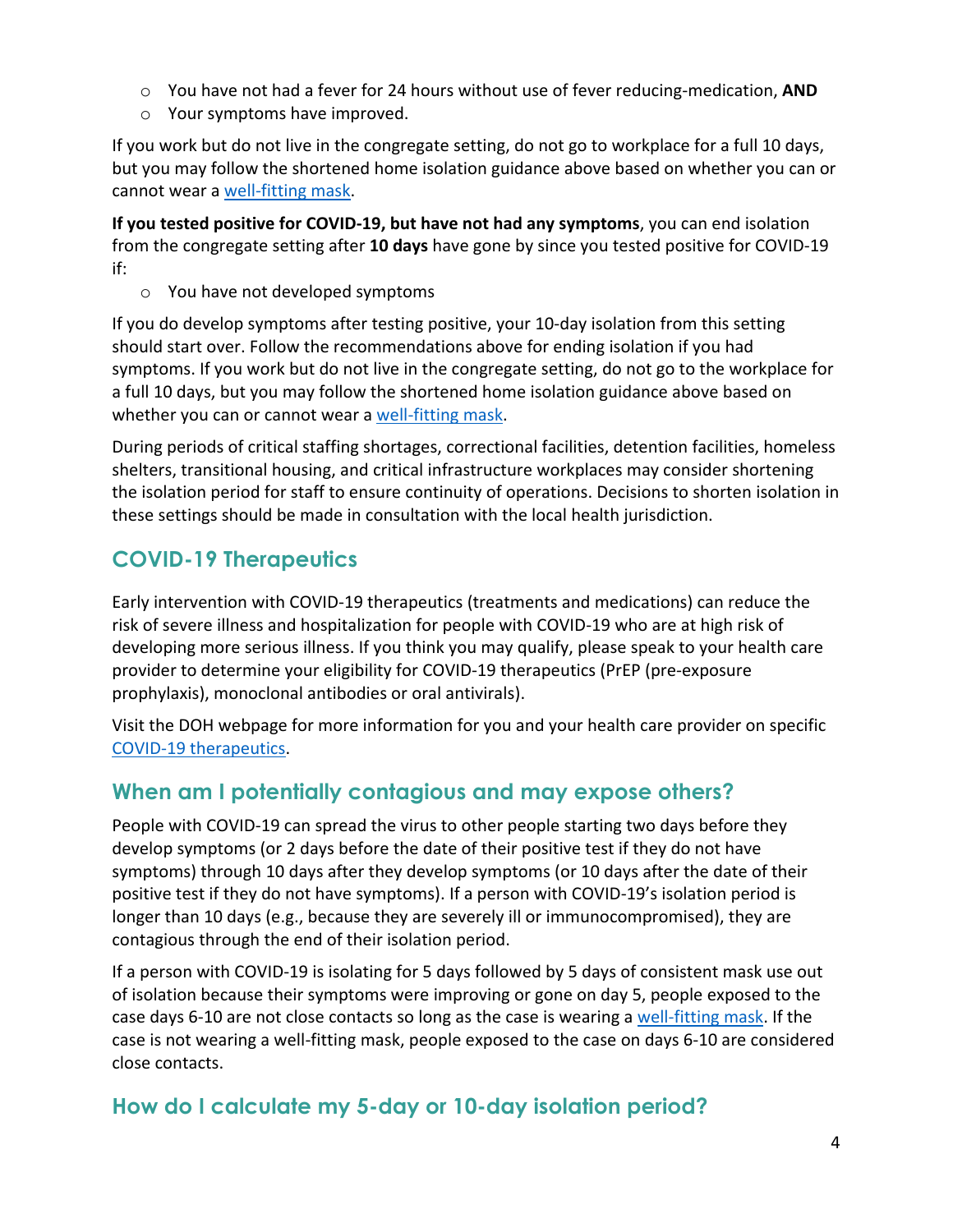If you have symptoms, day 0 is your first day of symptoms. Day 1 is the first full day after your symptoms developed.

If you have not had any symptoms, day 0 is your positive viral test date (the date you were tested). Day 1 is the first full day after the specimen was collected for your positive test.

See the DOH [Isolation and Quarantine Calculator](https://doh.wa.gov/emergencies/covid-19/isolation-and-quarantine-covid-19/isolation-and-quarantine-calculator) tool for assistance.

# **What to do during isolation**

- **Monitor for symptoms.** Get medical help right away if your symptoms get worse. If you have a medical emergency and need to call 911, tell the dispatch staff that you have COVID-19 symptoms. If possible, put on a face covering before emergency services arrive.
- **Separate from others**, including household members and pets, as much as possible. Stay in a separate room and use a separate bathroom, if possible. If you must care for a family member or an animal, wear a face covering and wash your hands before and after you interact with them. There is more information about [COVID-19 and Animals](https://www.cdc.gov/coronavirus/2019-ncov/daily-life-coping/animals.html) at the site linked.
- **Wear a [well-fitting mask](https://www.cdc.gov/coronavirus/2019-ncov/prevent-getting-sick/about-face-coverings.html)** when you are around others and before you enter a healthcare provider's office. If you are not able to wear a well-fitting mask, people in your household should not be in the same room with you; they should wear a wellfitting mask or respirator if they must enter your room.
- **Take steps to [improve ventilation at home](https://www.cdc.gov/coronavirus/2019-ncov/prevent-getting-sick/Improving-Ventilation-Home.html#:~:text=However%2C%20if%20a%20visitor%20needs,getting%20and%20spreading%20COVID%2D19.)**, if possible.
- **Don't share personal items with anyone**, including dishes, drinking glasses, cups, eating utensils, towels, or bedding with people or pets in your home.

## **Participate in a public health interview**

An interviewer from public health may contact you if you test positive for COVID-19, usually by phone. The interviewer will help you understand what to do next and what support is available. The interviewer will ask for the names and contact information of people you have had close contact with recently to notify them about exposure. They ask for this information so they can notify people who may have been exposed. The interviewer will not share your name with your close contacts.

## **If you tested positive using a self-test**

Please see [Interim SARS-CoV-2 Self-Testing Guidance](https://www.doh.wa.gov/Portals/1/Documents/1600/coronavirus/420-360-SARSCoV2SelfTesting.pdf) for more information.

## **What's the difference between isolation and quarantine?**

- **Isolation** is what you do if you have COVID-19 symptoms, are awaiting test results, or have tested positive for COVID-19. Isolation means you stay home and away from others (including household members) for the recommended [period of time](https://www.doh.wa.gov/Emergencies/COVID19/CaseInvestigationsandContactTracing/IsolationandQuarantineforCOVID19) to avoid spreading illness.
- **Quarantine** is what you do if you have been exposed to COVID-19. Quarantine means you stay home and away from others for the recommended [period of time](https://www.doh.wa.gov/Emergencies/COVID19/CaseInvestigationsandContactTracing/IsolationandQuarantineforCOVID19) in case you